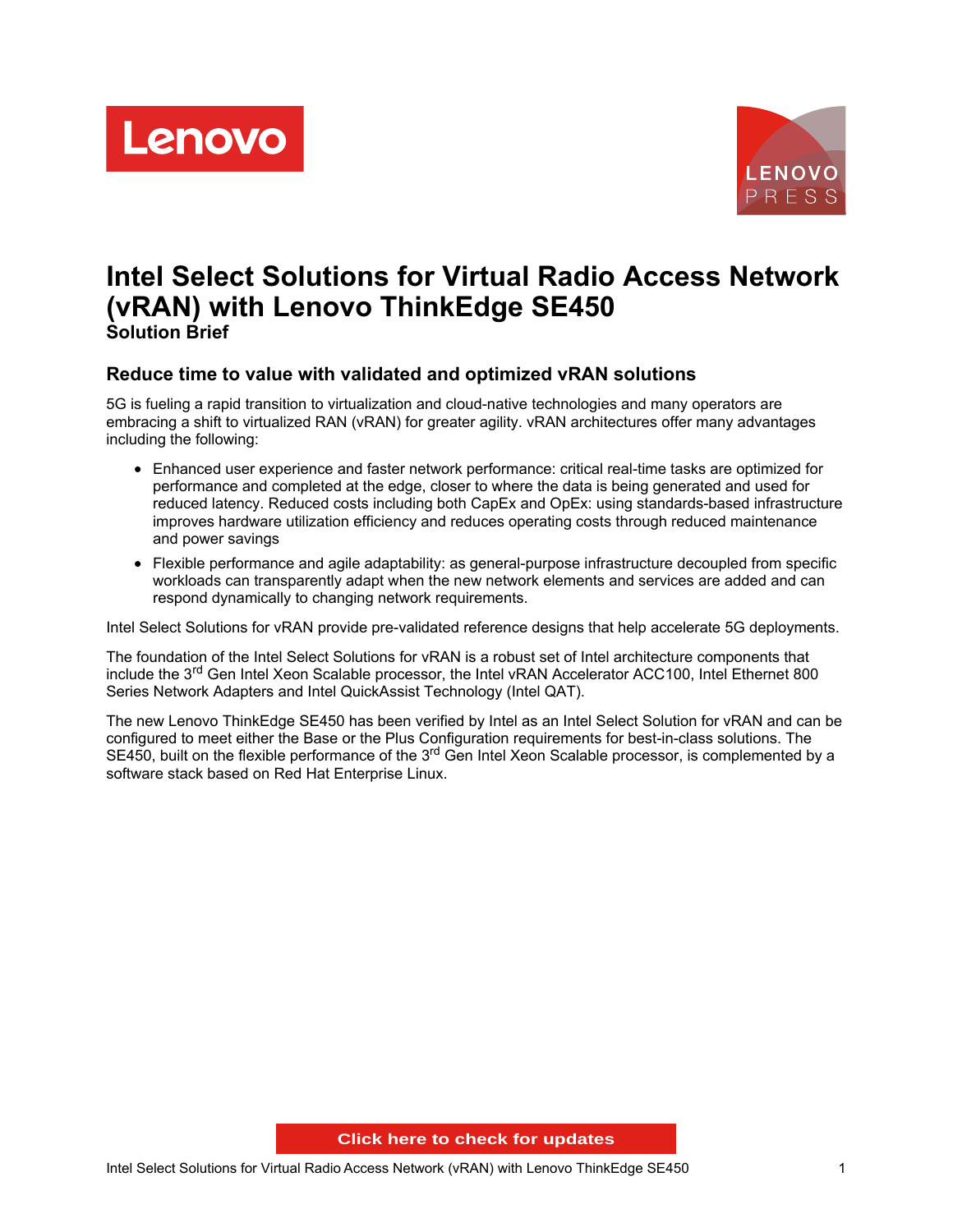# **Built for the Edge**

The ThinkEdge SE450 is purposely designed to operate outside of the datacenter, where the data is created and where the users need it. The small form factor of the server allows it to be installed in remote locations with no typical IT infrastructure. For example, the SE450 can be installed in a small cabinet, mounted on the wall or self-standing with a floor stand. The server is also built to operate in ruggedized conditions, sustaining wider operating temperature as well as shock and vibration.



#### Figure 1. Lenovo ThinkEdge SE450

The small form factor and ruggedized server does not compromise on performance by supporting Intel's 3rd Gen Xeon Scalable processors and up to four (4) PCI expansion cards.

Security at the edge is crucial, which is why the SE450 includes the later TPM 2.0 technology and various secure technologies protecting the device and data it contains.

The new SE450 is designed to process a huge amount of data, directly at edge sites and deliver the insights needed for edge AI use cases to become a reality. It is created to deliver the promise of AI at the edge by using the latest Intel technologies and several AI acceleration cards.

While the SE450 is deployed in several remote locations, it is easily configured centrally by xClarity Orchestrator and the Cloud infrastructure is automatically installed and managed with Lenovo Open Cloud Automation (LOC-a). Remote access to the server via a completely out-of-band wireless access avoids any unnecessary trip to the edge locations.

### **Specifications**

The following table lists the specifications for the Lenovo ThinkEdge SE450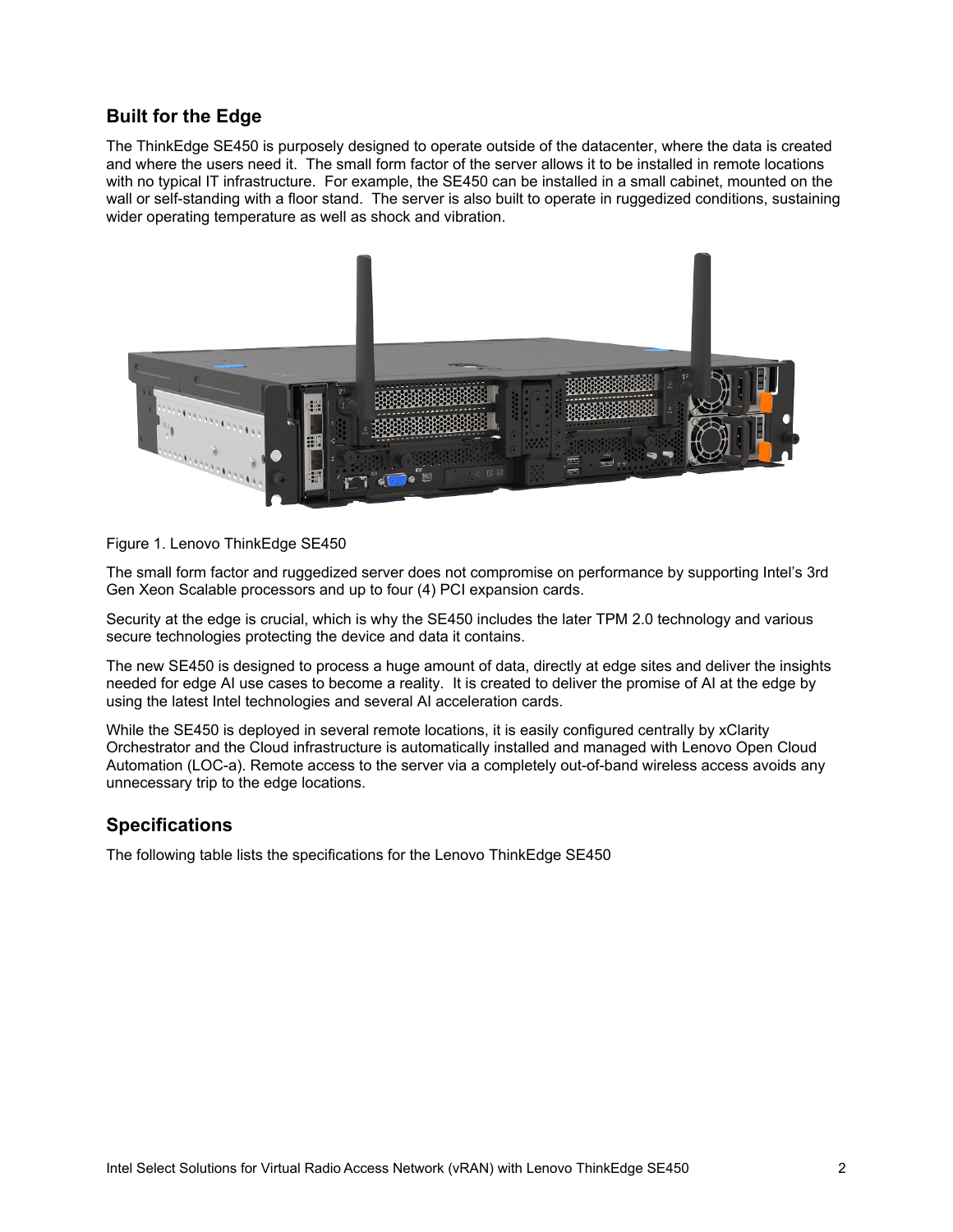| Form Factor             | 2U rack server 300mm (11.8in) depth with 4x FHHL adapters; or<br>2U rack server 360mm (14.2in) depth with 4x FHFL adapters                                                                                 |  |
|-------------------------|------------------------------------------------------------------------------------------------------------------------------------------------------------------------------------------------------------|--|
| Processor               | 1x 3rd Gen Intel® Xeon® Platinum processor, up to 36 cores, up to 225W TDP                                                                                                                                 |  |
| Drive Bays              | Up to 6x 2.5-inch 7mm drives; Up to 6x NVMe drives supported; 2x M.2 boot drives (RAID 1)                                                                                                                  |  |
| Memory                  | 10x DDR4 memory slots; Maximum 1TB using 8x 128GB 3DS RDIMMs; Supports up to 2x<br>Intel® Optane™ Persistent Memory 200 Series modules (PMem)                                                              |  |
| <b>Expansion Slots</b>  | Up to 4x PCIe 4.0 slots, 1x OCP 3.0 slot                                                                                                                                                                   |  |
| <b>GPUs</b>             | Up to 4x single-width GPUs or 2x double-width GPUs                                                                                                                                                         |  |
| Network Interface       | LOM adapter installed in the OCP 3.0 slot; PCIe adapters                                                                                                                                                   |  |
| Ports                   | Front: 1x Power Button, 1x system locator, health with LED, 1x VGA, 2x USB 3.1, 1x Serial<br>Port (optional), 1x RJ-45 1Gb for dedicated management, 1x system locator LED; Optional<br>Wi-Fi (management) |  |
| <b>HBA/RAID Support</b> | SW RAID standard; optional HW RAID with or without cache, or SAS HBAs                                                                                                                                      |  |
| Power                   | Dual redundant power supplies AC (up to 1100W Platinum) or Dual redundant power supplies<br>-48V DC 1100W                                                                                                  |  |
| Systems<br>Management   | Lenovo XClarity Controller                                                                                                                                                                                 |  |
| OS Support              | Microsoft, Red Hat, Ubuntu, CentOS, VMware.                                                                                                                                                                |  |
| <b>Limited Warranty</b> | 3-year customer replaceable unit and onsite service, next business day 9x5; optional service<br>upgrades                                                                                                   |  |

#### Table 1. Specifications for ThinkEdge SE450

You can learn more about SE450 [downloading](http://lenovopress.com/ds0135) the datasheet for this server.

The SE450 exceeds the performance benchmarks required to address challenges emerging at the network Edge.

The following table lists the ThinkSystem servers that are compatible.

#### Table 2. Intel Select Solutions for vRAN requirements

| Ingredient                      | Intel Select Solutions for vRAN Base<br><b>Configuration Hardware</b>                                         | Intel Select Solutions for vRAN Plus Configuration<br>Hardware                                      |  |
|---------------------------------|---------------------------------------------------------------------------------------------------------------|-----------------------------------------------------------------------------------------------------|--|
| <b>CPU</b>                      | 3rd Generation Intel Xeon Gold 5318N processor<br>(one socket, 20 cores) or higher SKU                        | 3rd Generation Intel Xeon Gold 6338N processor<br>(one socket, 32 cores) or higher SKU              |  |
| Memory                          | 128 GB (16 GB DIMM/Channel recommeneded)                                                                      |                                                                                                     |  |
| Intel<br>Ethernet<br>Controller | 1x E810-CAM2 or CAM1 based NIC for 100GB/s<br>throughput e.g. 1x E810-XXVDA4 or 1x E810-<br>CODA <sub>2</sub> | 2x E810-CAM2 or CAM1 based NIC for 200 GB/s<br>throughput e.g. 2x E810-XXVDA4 or 1x E810-<br>2CQDA2 |  |
| Acceleration                    | 1x Intel vRAN Dedicated Accelerator ACC100 Intel QAT (optional)                                               |                                                                                                     |  |
| Storage<br>(SSD/NVMe)           | At least 2x480GB for boot (Intel SSD, Intel Optane SSD or M.2 equivalent)                                     |                                                                                                     |  |

Together with the SE450, Intel Select Solutions for vRAN offer operators a streamlined path to deployment with validated software stacks built in conjunction with other industry leaders for flexible performance and enhanced security. The verification of the SE450 together with the software helps reduce time, effort and expense associated with developing vRAN solutions.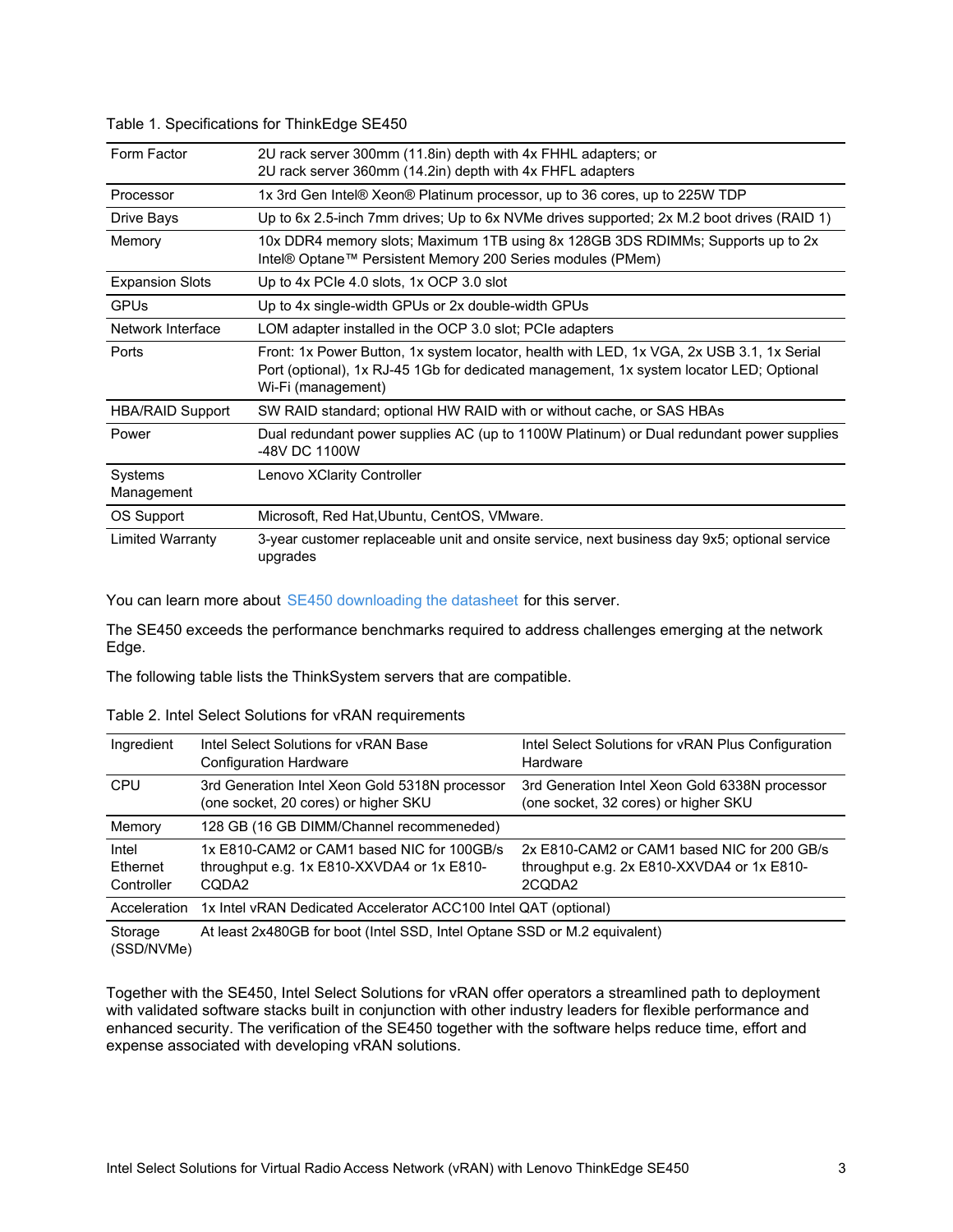# **Conclusion**

Lenovo's deep technical partnerships with industry leaders ensures that network operators, service providers, cloud service providers or enterprise infrastructure companies can choose among the highest performance and optimized solutions with confidence. With the latest ThinkEdge SE450 server verified as an IntelSelect Solution for vRAN, customers should be able to quickly and efficiently deploy various 5G vRAN and MEC solutions more securely and easily than ever before.

Customers will spend less time, effort, and expense evaluating hardware and software options with the the SE450 because Intel Select Solutions for vRAN helps simplify design choices by tightly specifying hardware and software ingredients to ensure interoperability and predictable performance.

# **Related product families**

Product families related to this document are the following:

- **[ThinkEdge](https://lenovopress.com/servers/thinkedge/se450) SE450 Edge Server**
- **Edge [Servers](https://lenovopress.com/servers/edge)**
- [ThinkEdge](https://lenovopress.com/servers/thinksystem/se450) SE450 Edge Server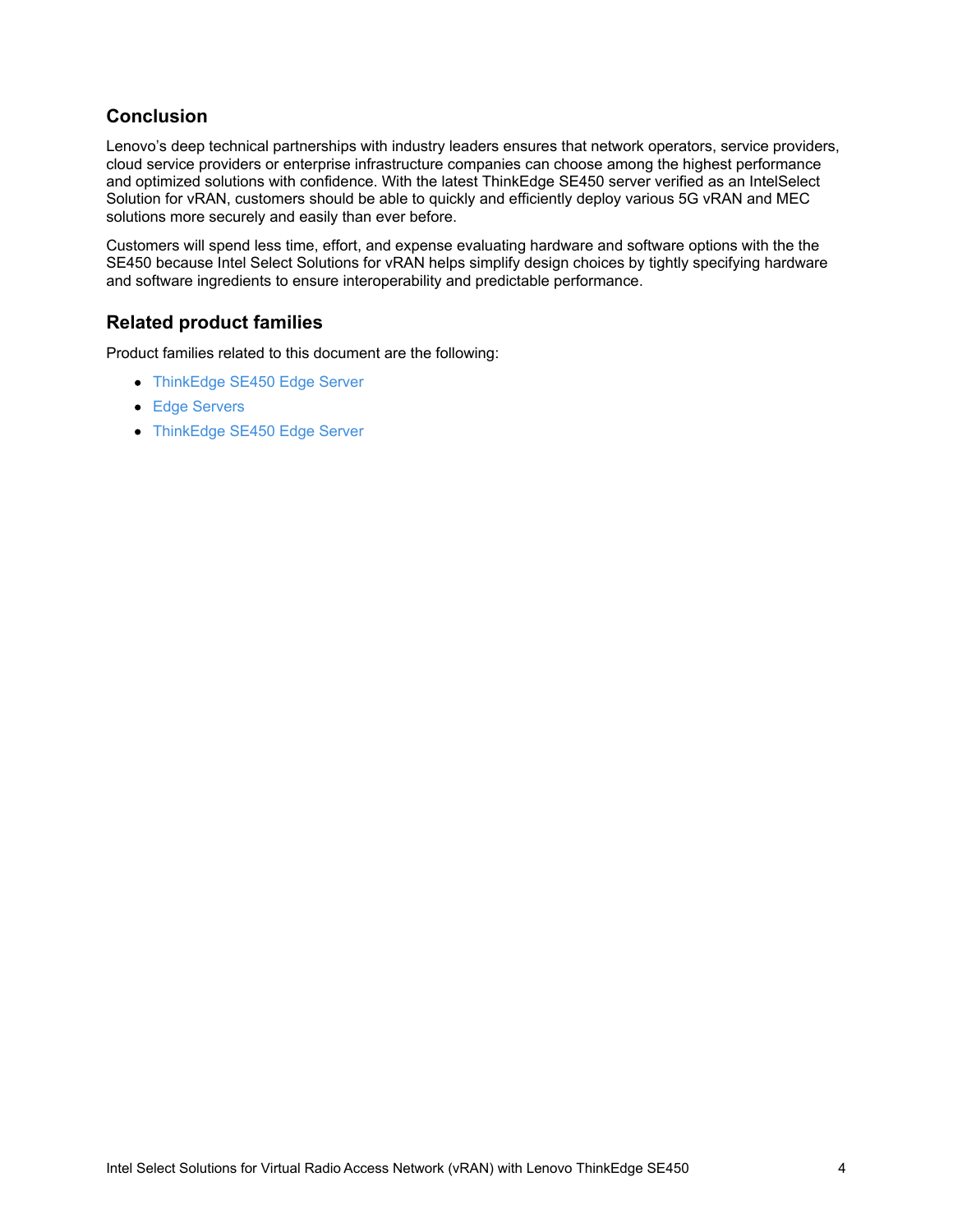## **Notices**

Lenovo may not offer the products, services, or features discussed in this document in all countries. Consult your local Lenovo representative for information on the products and services currently available in your area. Any reference to a Lenovo product, program, or service is not intended to state or imply that only that Lenovo product, program, or service may be used. Any functionally equivalent product, program, or service that does not infringe any Lenovo intellectual property right may be used instead. However, it is the user's responsibility to evaluate and verify the operation of any other product, program, or service. Lenovo may have patents or pending patent applications covering subject matter described in this document. The furnishing of this document does not give you any license to these patents. You can send license inquiries, in writing, to:

Lenovo (United States), Inc. 8001 Development Drive Morrisville, NC 27560 U.S.A. Attention: Lenovo Director of Licensing

LENOVO PROVIDES THIS PUBLICATION "AS IS" WITHOUT WARRANTY OF ANY KIND, EITHER EXPRESS OR IMPLIED, INCLUDING, BUT NOT LIMITED TO, THE IMPLIED WARRANTIES OF NON-INFRINGEMENT, MERCHANTABILITY OR FITNESS FOR A PARTICULAR PURPOSE. Some jurisdictions do not allow disclaimer of express or implied warranties in certain transactions, therefore, this statement may not apply to you.

This information could include technical inaccuracies or typographical errors. Changes are periodically made to the information herein; these changes will be incorporated in new editions of the publication. Lenovo may make improvements and/or changes in the product(s) and/or the program(s) described in this publication at any time without notice.

The products described in this document are not intended for use in implantation or other life support applications where malfunction may result in injury or death to persons. The information contained in this document does not affect or change Lenovo product specifications or warranties. Nothing in this document shall operate as an express or implied license or indemnity under the intellectual property rights of Lenovo or third parties. All information contained in this document was obtained in specific environments and is presented as an illustration. The result obtained in other operating environments may vary. Lenovo may use or distribute any of the information you supply in any way it believes appropriate without incurring any obligation to you.

Any references in this publication to non-Lenovo Web sites are provided for convenience only and do not in any manner serve as an endorsement of those Web sites. The materials at those Web sites are not part of the materials for this Lenovo product, and use of those Web sites is at your own risk. Any performance data contained herein was determined in a controlled environment. Therefore, the result obtained in other operating environments may vary significantly. Some measurements may have been made on development-level systems and there is no guarantee that these measurements will be the same on generally available systems. Furthermore, some measurements may have been estimated through extrapolation. Actual results may vary. Users of this document should verify the applicable data for their specific environment.

#### **© Copyright Lenovo 2022. All rights reserved.**

This document, LP1544, was created or updated on December 8, 2021.

Send us your comments in one of the following ways:

- Use the online Contact us review form found at: <https://lenovopress.com/LP1544>
- Send your comments in an e-mail to: [comments@lenovopress.com](mailto:comments@lenovopress.com?subject=Feedback for LP1544)

This document is available online at <https://lenovopress.com/LP1544>.